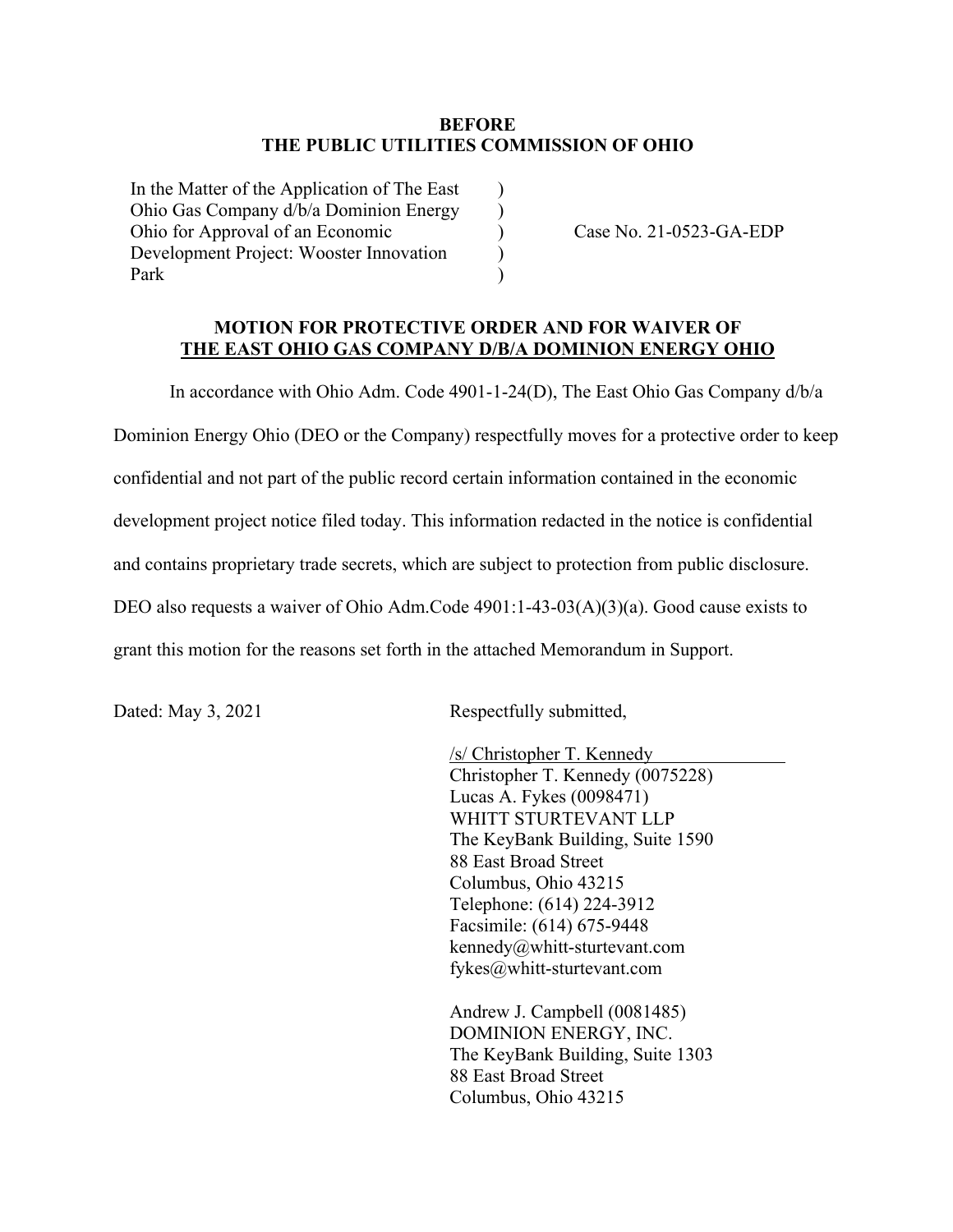Telephone: (614) 601-1777 andrew.j.campbell@dominionenergy.com

(All counsel are willing to accept service by email)

ATTORNEYS FOR THE EAST OHIO GAS COMPANY D/B/A DOMINION ENERGY OHIO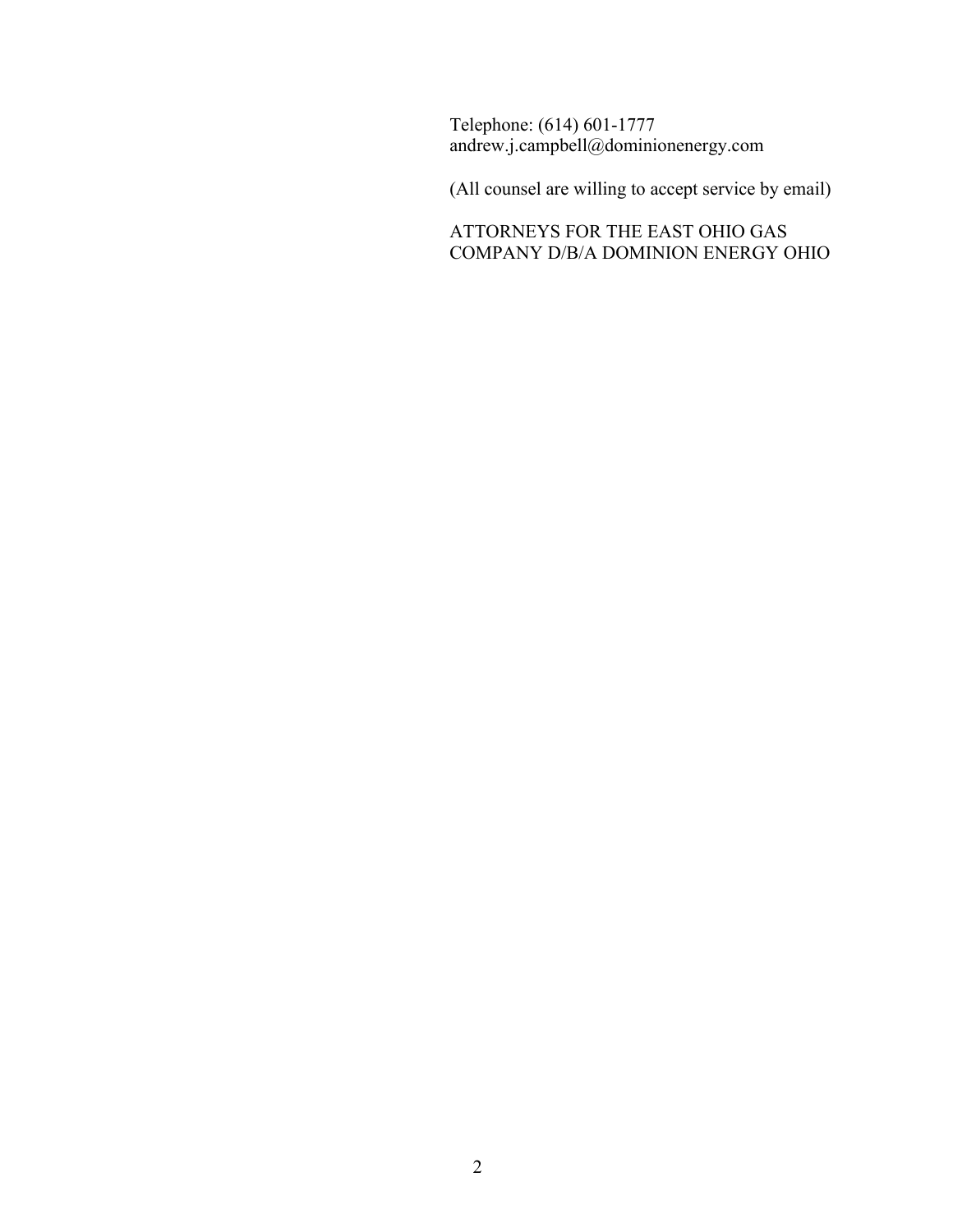#### **MEMORANDUM IN SUPPORT**

The economic development project notice filed today by DEO pertains to the extension of DEO's facilities to permit the development of and provision of service to Wooster Innovation Park, located at Daisy Way, Wooster, OH 44691, in Wayne County. DEO's motion seeks two forms of relief: protective treatment of certain confidential information; and a waiver of the requirement to provide an estimate of the state and local tax base increase under Ohio Adm.Code 4901:1-43-03(A)(3)(a).

## **A. The request for protective treatment should be granted.**

The notice contains confidential trade secret information, including total project costs and DEO's investment in the project. DEO would suffer harm if its competitors would have access to these proprietary trade secrets.

Under Ohio Adm.Code 4901-1-24(D), the Commission and other designees "may issue any order which is necessary to protect the confidentiality of information contained in [a document filed with the Commission], to the extent that state or federal law prohibits release of the information, including where the information is deemed by the commission, the legal director, the deputy legal director, or the attorney examiner to constitute a trade secret under Ohio law, and where nondisclosure of the information is not inconsistent with the purposes of Title 49 of the Revised Code."

The information for which DEO seeks the protective agreement should be protected in accordance with state law.

#### **1. Ohio law prohibits the release of trade secrets.**

Ohio law prohibits the release of trade secrets. *State ex rel. Besser v. Ohio State*, 89 Ohio St.3d 396, 399 (2000). "Trade secret," among other things, means "any business information or

1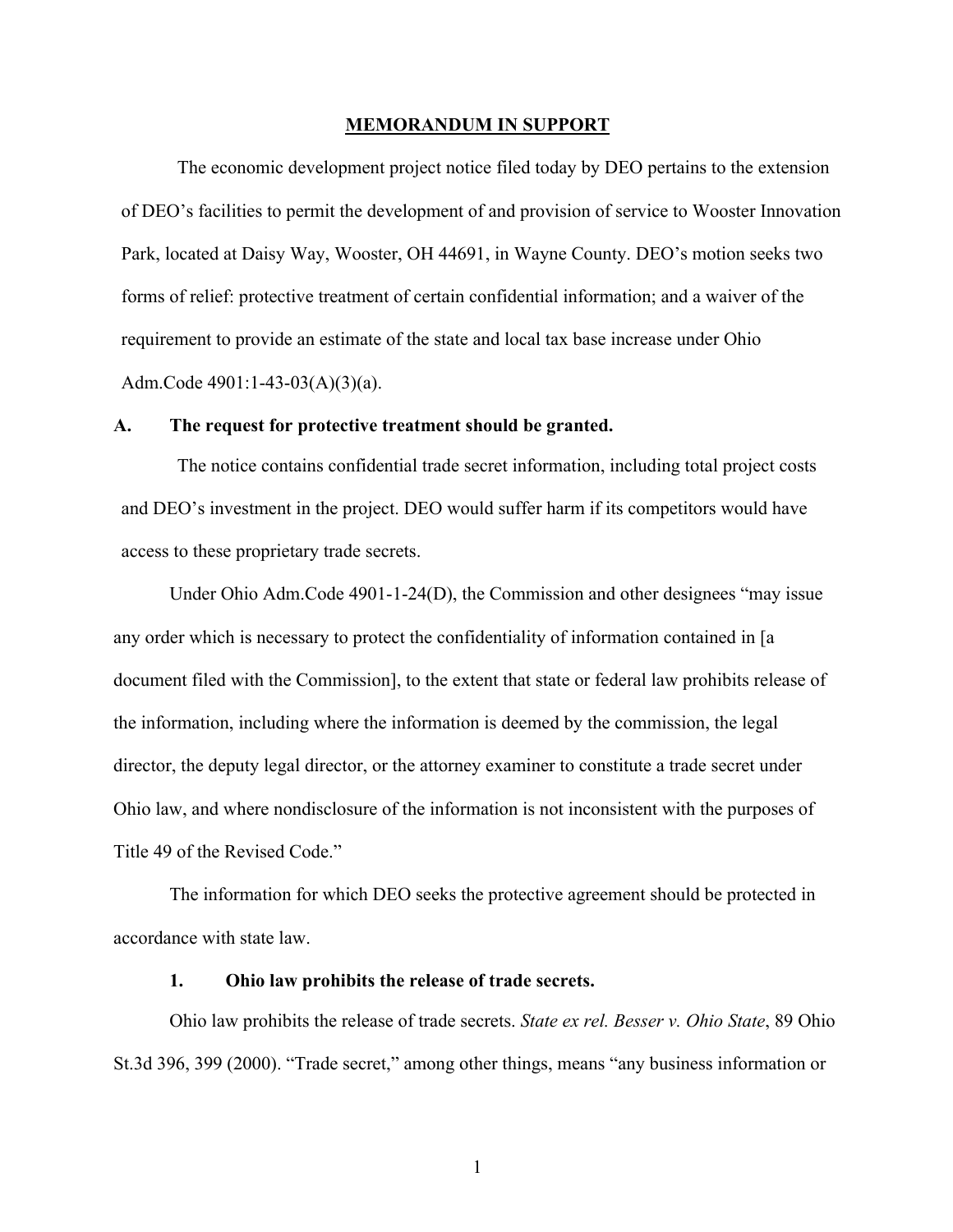plans, financial information, or listing of names, addresses, or telephone numbers" that meets two conditions:

(1) "[i]t derives independent economic value, actual or potential, from not being generally known to, and not being readily ascertainable by proper means by, other persons who can obtain economic value from its disclosure or use" and

(2) "is the subject of efforts that are reasonable under the circumstances to maintain its secrecy."

R.C. 1333.61(D)(1)–(2). The information identified above satisfies these conditions and should be kept confidential.

First, the redacted content is business and investment information that is of a business and financial nature. Second, DEO derives independent economic value from such information not being readily ascertainable by others. Finally, it is reasonable under the circumstances to redact the confidential investment information contained within the Application given the public nature of proceeding before the Commission.

The Supreme Court of Ohio has held that pricing information can be confidential. In *Ohio Consumers' Counsel v. Public Util. Comm'n*, the Court affirmed the Commission's determination that the account numbers and price and volume of generation contained in a contract had independent economic value. 121 Ohio St.3d 362, 369 (2009). Further, the Court found that "the commission has the statutory authority to protect competitive agreements from disclosure." *Id.* at 370. To that end, the Commission has repeatedly recognized that non-public pricing information is worthy of protection. *See, e.g.*, *In re Generation Pipeline*, Case No. 17- 524-GA-AEC, Order (Apr. 19, 2017) at 3 ("the Commission finds that the pricing, shrinkage factor, and volume information contained in Exhibit B to the natural gas transportation service agreement constitutes trade secret information"); *In re Ohio Power Co.*, Case No. 15-279-EL-RDR, Order (Mar. 18, 2015) at 7 (granting protective treatment for "pricing information"); *In re*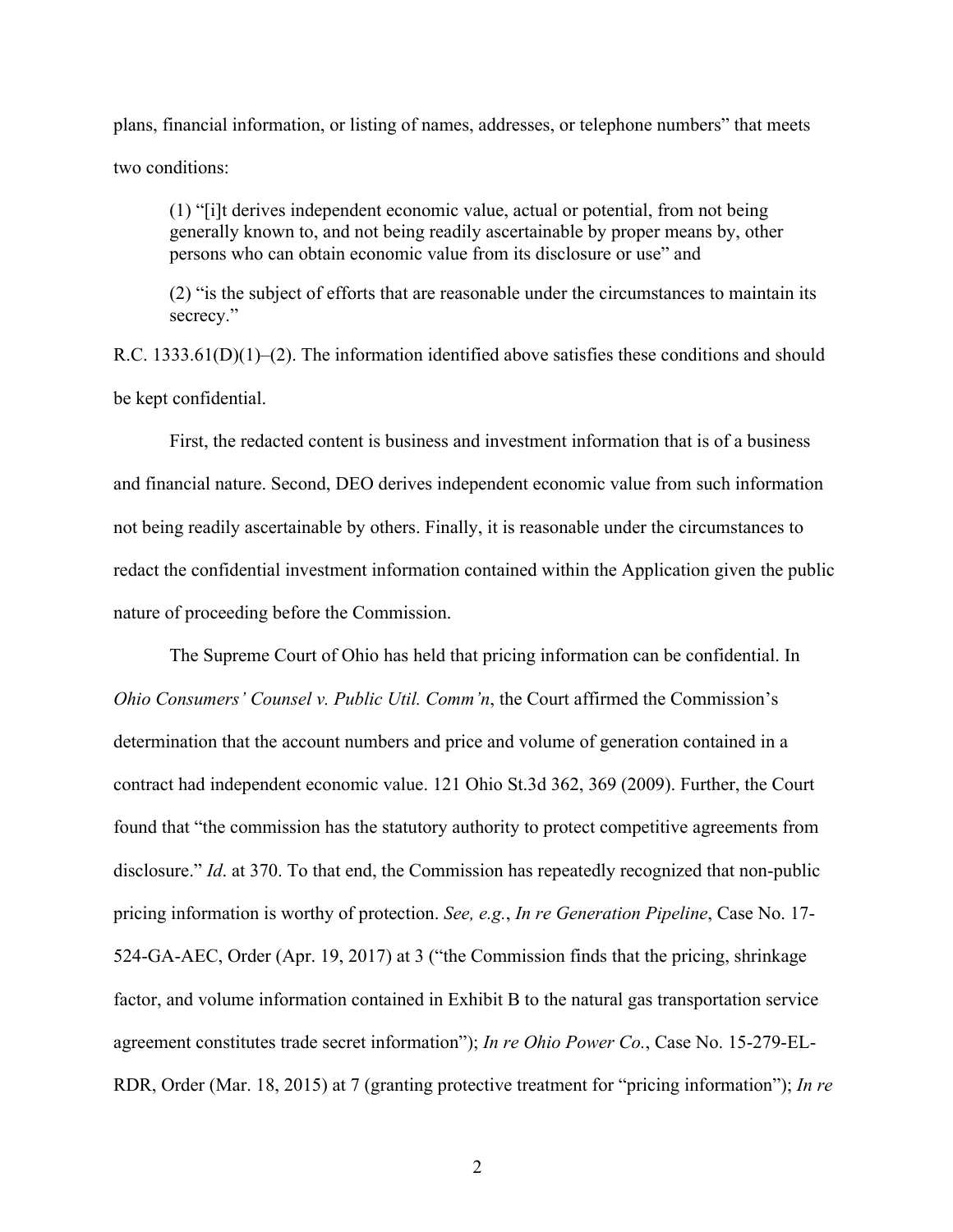*N. Coast Gas Transmission LLC*, Case No. 14-158-PL-AEC, Finding & Order (Mar. 19, 2014) at 2 (granting protective treatment for "pricing, volumes, and shrinkage factors").

DEO has also taken reasonable efforts to protect the information. Only a limited number of management-level DEO personnel have participated in determination of such information, and DEO has not disclosed information regarding the project costs outside of this narrow group. DEO has not otherwise disclosed this information and has treated it as sensitive and confidential. And DEO now files this motion for protective treatment.

Additionally, under Ohio Adm.Code 4901-1-24(D), nondisclosure of this information is not inconsistent with Title 49 of the Revised Code. The Commission and Staff will have full access to the information needed to provide complete and thorough review of the project notice, and no provision of Ohio law would support the competitive harm that would result from the disclosure of this information. Finally, granting DEO's motion would be consistent with the line of Commission precedent permitting protective treatment for similar EDP investment information. *See*, *e.g.*, *In re Columbia Gas of Ohio*, Case No. 20-1765-GA-EDP, Entry (Jan. 4, 2021) at 3.

# **2. Other factors support the protection of this information under Ohio law.**

DEO would also observe that the following factors, identified by the Supreme Court of Ohio in addition to the statutory factors, support protecting this information. *See State ex rel. Plain Dealer v. Ohio Dep't of Ins.*, 80 Ohio St.3d 513, 524–25 (1997).

First, the pertinent information is *not* "known outside" of DEO. *Id*. No other entity has access to this information. Second, the information is not widely "known to those inside" of DEO. *Id*. As explained, only a small group of management-level personnel had access to this information. Third, DEO has taken reasonable "precautions to guard the secrecy of the information," *id*., by carefully limiting disclosure of the information, including internally, and

3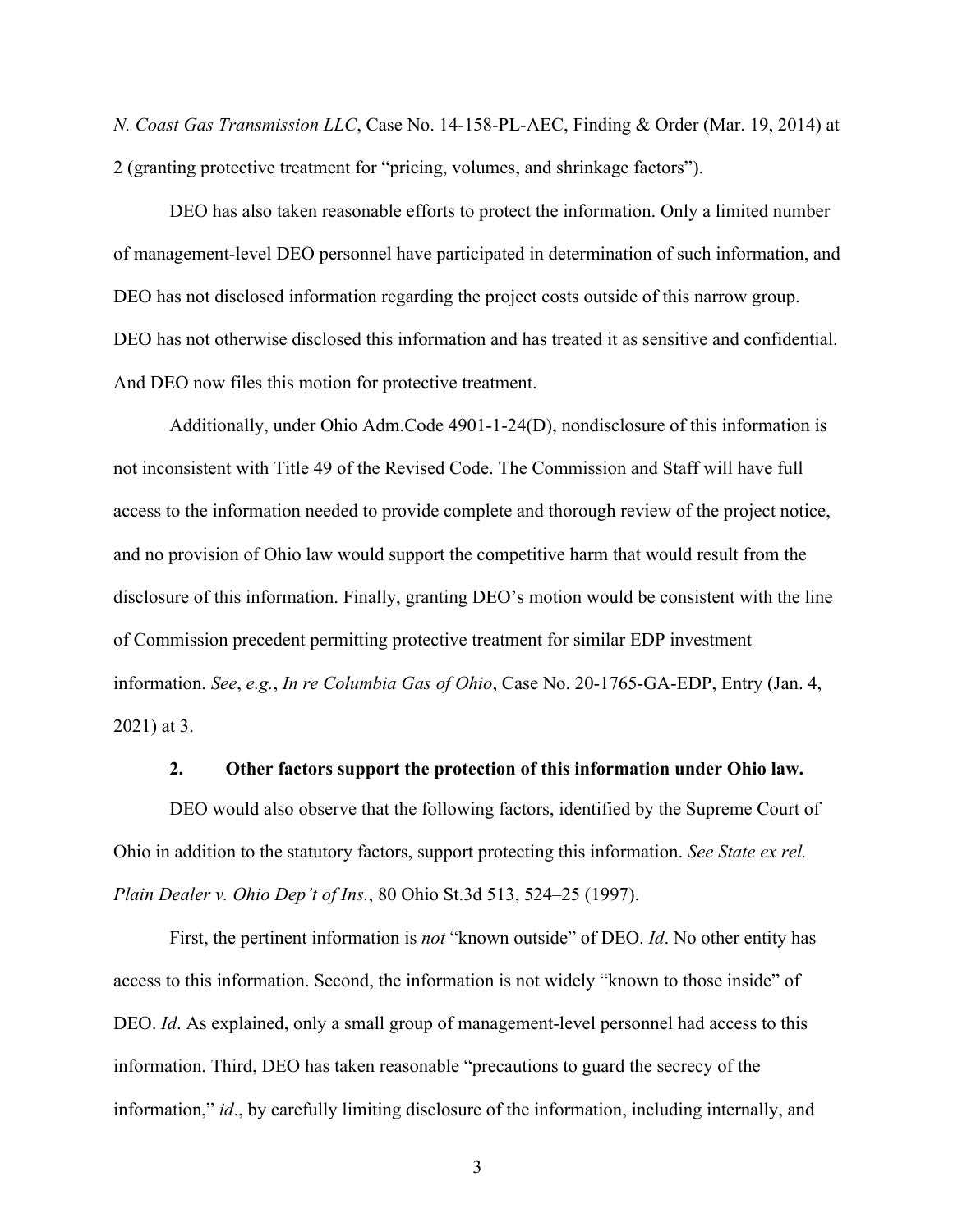marking documents containing the information appropriately. Fourth, the information would be "valu[able]" to competitors in the marketplace were it to be published. *Id*. Finally, regarding the "time and expense it would take for others to acquire and duplicate the information," *id*., it would be impossible for any party to acquire this information at this time, unless it were disclosed.

For these reasons, Ohio law compels the protection of this information.

### **B. The motion for waiver should also be granted.**

DEO also requests that the Commission grant DEO a waiver of Ohio Adm.Code 4901:1- 43-03(A)(3)(a)'s requirement to provide the estimated state and local taxable base increase. DEO does not have access to the information necessary to estimate the state and local tax base increase. DEO does not know the estimated state and local taxable base increase information. Nor can DEO reasonably estimate the full tax receipt impacts of the Project without this information. Because any information that would be utilized to calculate the state and local tax base increase is not within DEO's possession or control, DEO requests that this requirement be waived. Similar requests have been granted by the Commission in other EDP proceedings. *See, e.g.*, Case No. 20-1703-GA-EDP.

WHEREFORE, DEO respectfully requests that the Commission grant the motion for a protective order and for waiver and grant all other necessary and proper relief.

Dated: May 3, 2021 Respectfully submitted,

/s/ Christopher T. Kennedy Christopher T. Kennedy (0075228) Lucas A. Fykes (0098471) WHITT STURTEVANT LLP The KeyBank Building, Suite 1590 88 East Broad Street Columbus, Ohio 43215 Telephone: (614) 224-3912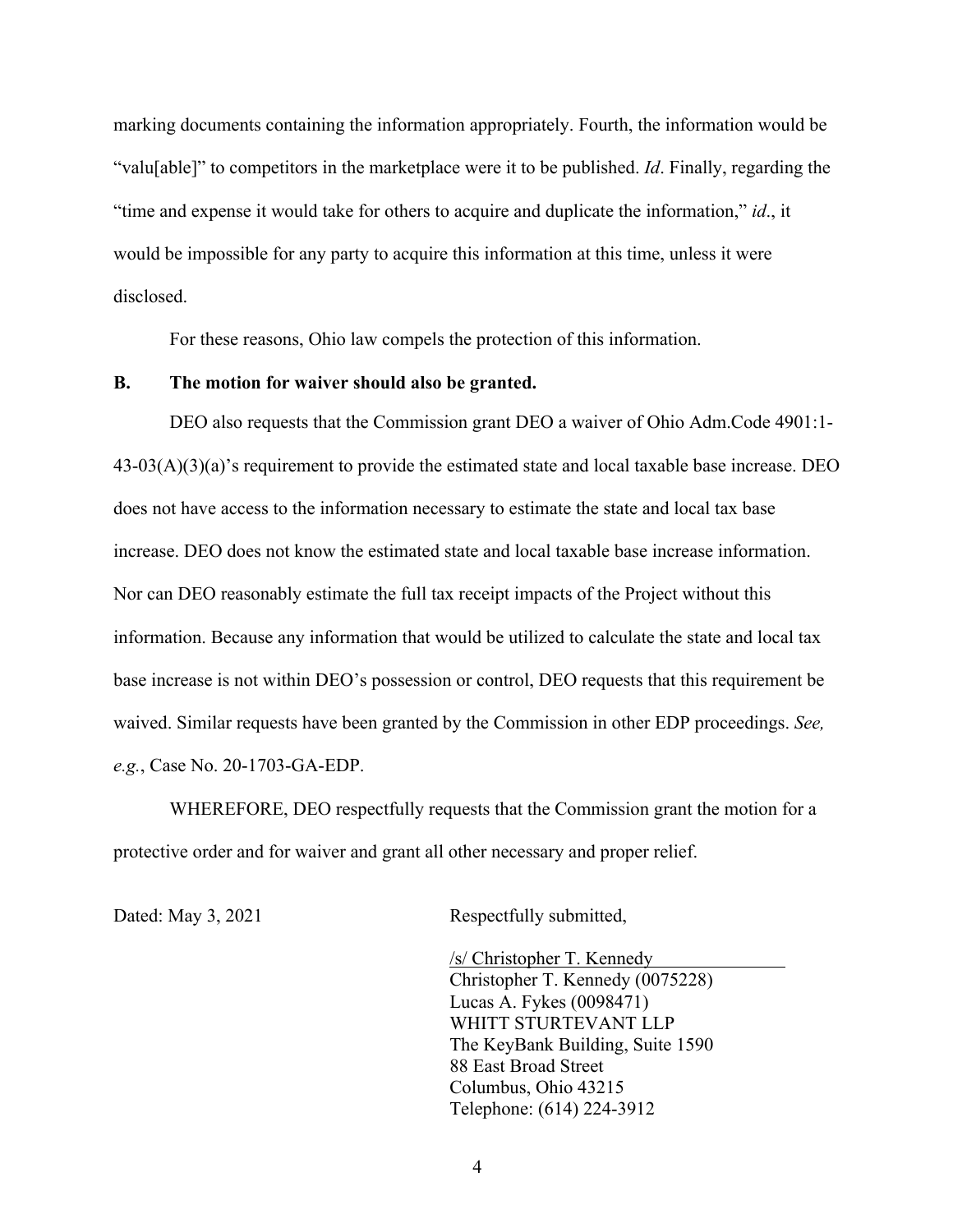Facsimile: (614) 675-9448 kennedy@whitt-sturtevant.com fykes@whitt-sturtevant.com

Andrew J. Campbell (0081485) DOMINION ENERGY, INC. The KeyBank Building, Suite 1303 88 East Broad Street Columbus, Ohio 43215 Telephone: (614) 601-1777 andrew.j.campbell@dominionenergy.com

(All counsel are willing to accept service by email)

ATTORNEYS FOR THE EAST OHIO GAS COMPANY D/B/A DOMINION ENERGY OHIO